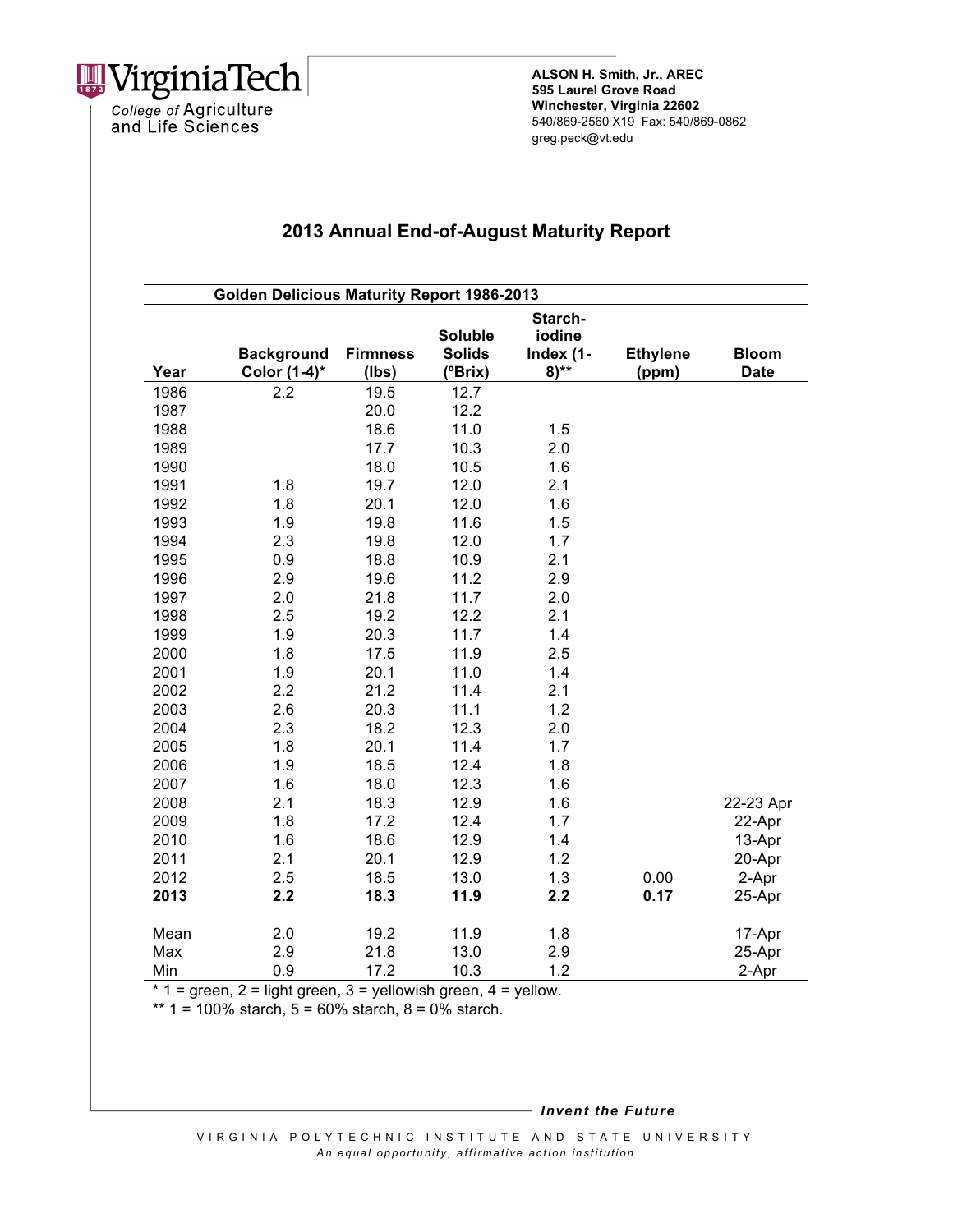|      | Red Delicious Maturity Report 1986-2013 |                 |                |           |                 |                   |  |  |
|------|-----------------------------------------|-----------------|----------------|-----------|-----------------|-------------------|--|--|
|      |                                         |                 |                | Starch-   |                 |                   |  |  |
|      | Red                                     |                 | <b>Soluble</b> | iodine    |                 |                   |  |  |
|      | Color                                   | <b>Firmness</b> | <b>Solids</b>  | Index (1- | <b>Ethylene</b> |                   |  |  |
| Year | (%)                                     | (lbs)           | (°Brix)        | $8)$ *    | (ppm)           | <b>Bloom Date</b> |  |  |
| 1986 | 72.0                                    | 18.8            | 11.2           |           |                 |                   |  |  |
| 1987 | 68.0                                    | 19.8            | 10.8           |           |                 |                   |  |  |
| 1988 | 54.0                                    | 18.4            | 10.0           | 1.6       |                 |                   |  |  |
| 1989 | 69.0                                    | 18.6            | 8.7            | 1.6       |                 |                   |  |  |
| 1990 | 73.0                                    | 18.1            | 8.9            | 1.5       |                 |                   |  |  |
| 1991 | 69.0                                    | 18.8            | 10.4           | 1.6       |                 |                   |  |  |
| 1992 | 76.0                                    | 20.8            | 10.2           | 1.3       |                 |                   |  |  |
| 1993 | 68.0                                    | 21.7            | 9.5            | 1.7       |                 |                   |  |  |
| 1994 | 68.0                                    | 19.7            | 9.5            | 1.9       |                 |                   |  |  |
| 1995 | 68.0                                    | 19.2            | 9.1            | 1.6       |                 |                   |  |  |
| 1996 | 62.5                                    | 19.3            | 8.9            | 2.0       |                 | 25-Apr            |  |  |
| 1997 | 66.7                                    | 22.4            | 9.4            | 1.2       |                 | 25-Apr            |  |  |
| 1998 | 81.9                                    | 19.3            | 9.9            | 2.5       |                 | 15-Apr            |  |  |
| 1999 | 65.5                                    | 19.8            | 10.5           | 1.9       |                 | 28-Apr            |  |  |
| 2000 | 87.4                                    | 16.2            | 9.6            | 2.3       |                 | 11-Apr            |  |  |
| 2001 | 61.0                                    | 20.5            | 8.3            | 1.8       |                 | 28-Apr            |  |  |
| 2002 | 60.2                                    | 21.4            | 9.4            | 2.1       |                 | 22-Apr            |  |  |
| 2003 | 58.4                                    | 20.4            | 8.5            | 1.9       |                 | 22-Apr            |  |  |
| 2004 | 88.2                                    | 16.7            | 10.0           | 2.3       |                 | 20-Apr            |  |  |
| 2005 | 73.7                                    | 18.7            | 9.2            | 2.0       |                 | 24-Apr            |  |  |
| 2006 | 63.8                                    | 18.7            | 10.7           | 2.0       |                 | 16-Apr            |  |  |
| 2007 | 81.1                                    | 18.1            | 11.0           | 1.7       |                 | 22-Apr            |  |  |
| 2008 | 86.6                                    | 18.1            | 9.4            | 2.0       |                 | 22-Apr            |  |  |
| 2009 | 79.2                                    | 17.5            | 10.2           | 1.9       |                 | 24-Apr            |  |  |
| 2010 | 65.9                                    | 18.2            | 11.5           | 1.7       |                 | 8-Apr             |  |  |
| 2011 | 67.5                                    | 19.8            | 11.5           | 2.1       |                 | 21-Apr            |  |  |
| 2012 | 92.1                                    | 18.2            | 11.9           | 1.8       | 0.03            | 29-30-Mar         |  |  |
| 2013 | 91.3                                    | 18.4            | 9.8            | 2.0       | 0.25            | 23-Apr            |  |  |
| Mean | 72.1                                    | 19.1            | 9.9            | 1.8       | 0.1             | 20-Apr            |  |  |
| Max  | 92.1                                    | 22.4            | 11.9           | 2.5       | 0.3             | 28-Apr            |  |  |
| Min  | 54.0                                    | 16.2            | 8.3            | 1.2       | 0.0             | 29-30-Mar         |  |  |

 $*$  1 = 100% starch, 5 = 60% starch, 8 = 0% starch.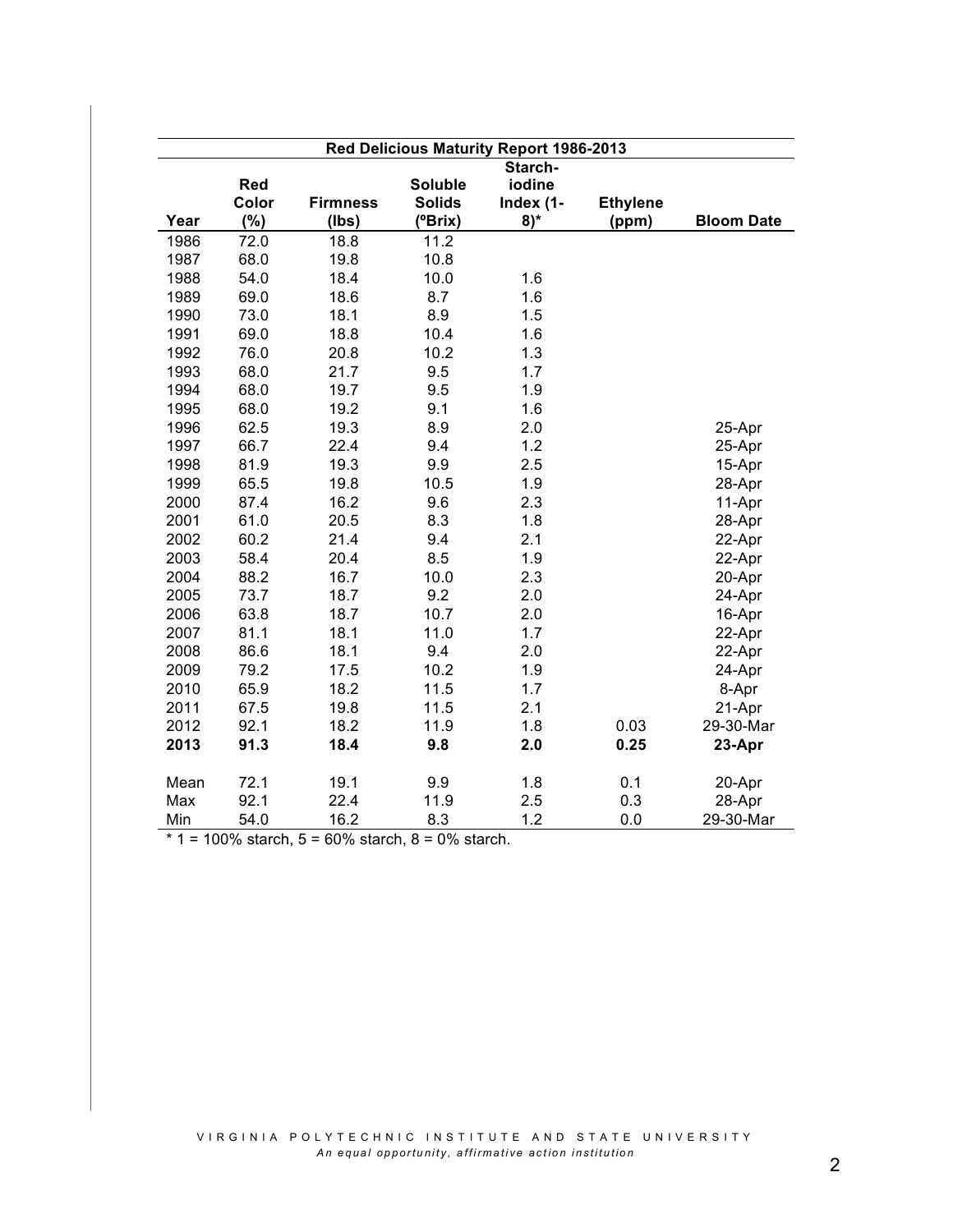|      |                     | Gala Maturity Report 2008-2013 |                                            |                                      |                          |                   |
|------|---------------------|--------------------------------|--------------------------------------------|--------------------------------------|--------------------------|-------------------|
| Year | Red<br>Color<br>(%) | <b>Firmness</b><br>(lbs)       | <b>Soluble</b><br><b>Solids</b><br>(°Brix) | Starch-<br>iodine<br>Index $(1-8)^*$ | <b>Ethylene</b><br>(ppm) | <b>Bloom Date</b> |
| 2008 | 93.5                | 18.3                           | 13.6                                       | 5.6                                  |                          | 21-Apr            |
| 2009 | 86.8                | 17.5                           | 13.4                                       | 4.5                                  |                          | 22-Apr            |
| 2010 | 78.0                | 16.3                           | 14.9                                       | 6.4                                  |                          | 9-Apr             |
| 2011 | 77.5                | 19.4                           | 13.7                                       | 4.9                                  |                          | 19-Apr            |
| 2012 | 91.1                | 18.0                           | 13.2                                       | 4.1                                  | 7.13                     | 29-30-Mar         |
| 2013 | 91.1                | 18.0                           | 12.4                                       | 5.4                                  | 1.71                     | 23-Apr            |
| Mean | 86.3                | 17.9                           | 13.5                                       | 5.2                                  | 4.4                      | 15-Apr            |
| Max  | 93.5                | 19.4                           | 14.9                                       | 6.4                                  | 7.1                      | 23-Apr            |
| Min  | 77.5                | 16.3                           | 12.4                                       | 4.1                                  | 1.7                      | 29-30-Mar         |

 $*$  1 = 100% starch, 5 = 60% starch, 8 = 0% starch.

|      |                            | <b>Empire Maturity Report 2002-2013</b> |                                            |                               |                          |                             |
|------|----------------------------|-----------------------------------------|--------------------------------------------|-------------------------------|--------------------------|-----------------------------|
|      |                            |                                         |                                            | Starch-                       |                          |                             |
| Year | <b>Red</b><br>Color<br>(%) | <b>Firmness</b><br>(lbs)                | <b>Soluble</b><br><b>Solids</b><br>(°Brix) | iodine<br>Index (1-<br>$8)$ * | <b>Ethylene</b><br>(ppm) | <b>Bloom</b><br><b>Date</b> |
| 2002 | 42.0                       | 25.3                                    | 10.4                                       | 2.1                           |                          |                             |
| 2003 | 60.4                       | 21.9                                    | 9.6                                        | 1.7                           |                          |                             |
| 2004 | 78.1                       | 17.2                                    | 10.9                                       | 2.2                           |                          |                             |
| 2005 | 55.3                       | 20.3                                    | 10.1                                       | 1.9                           |                          |                             |
| 2006 | 46.0                       | 19.7                                    | 10.7                                       | 2.1                           |                          |                             |
| 2007 | 64.0                       | 17.9                                    | 10.6                                       | 2.1                           |                          |                             |
| 2008 | 66.3                       | 18.2                                    | 11.0                                       | 2.1                           |                          | 21-Apr                      |
| 2009 | 52.4                       | 16.6                                    | 10.9                                       | 1.1                           |                          | 20-Apr                      |
| 2010 | 44.3                       | 18.1                                    | 10.7                                       | 1.8                           |                          |                             |
| 2011 | 49.8                       | 19.7                                    | 11.2                                       | 2.0                           |                          |                             |
| 2012 | 85.9                       | 19.2                                    | 12.5                                       | 1.7                           | 0.01                     | 29-Mar                      |
| 2013 | 63.0                       | 18.6                                    | 10.6                                       | 1.5                           | 0.04                     | 21-Apr                      |
| Mean | 59.0                       | 19.4                                    | 10.8                                       | 1.9                           | 0.0                      | 15-Apr                      |
| Max  | 85.9                       | 25.3                                    | 12.5                                       | $2.2\,$                       | 0.0                      | 21-Apr                      |
| Min  | 42.0                       | 16.6                                    | 9.6                                        | 1.1                           | 0.0                      | 29-Mar                      |

 $*$  1 = 100% starch, 5 = 60% starch, 8 = 0% starch.